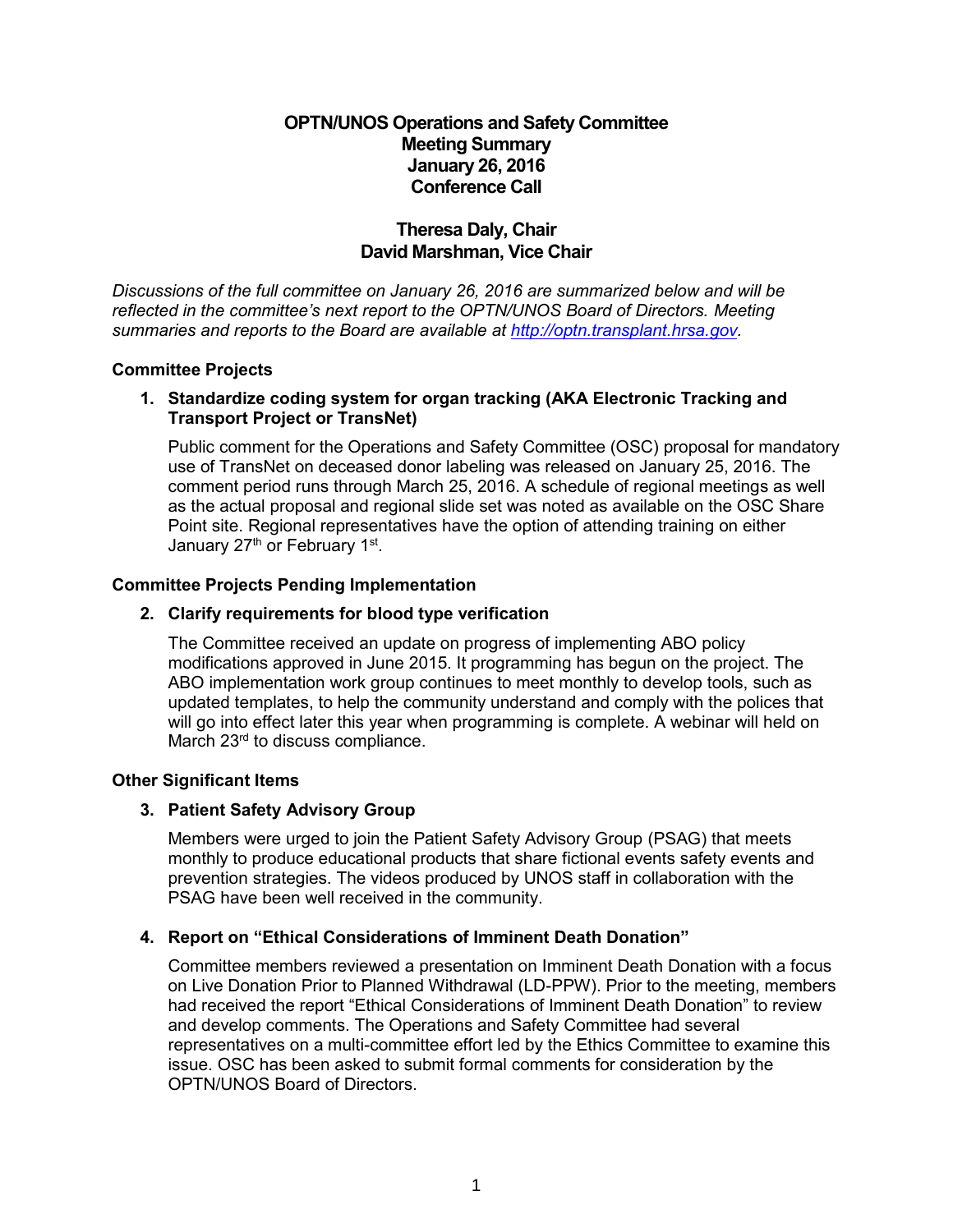Committee members discussed the topic. The following represents issues discussed and feedback to be formalized in a memo for the Ethics Committee:

- The OSC requests more data on the potential number of organs (single kidneys) that might be recovered through LD-PPW. It is imperative that the impact on Donation After Cardiac Death (DCD) be factored into these estimates. Because LD-PPW would require complex ethical discussions and major operational changes, the Committee strongly feels that the overall net impact on donation must be estimated prior to further significant efforts. One member stated that there are "many serious operational, ethical, and public perception issues to be tackled" and the member "urges thoughtful deliberation including data analysis on the actual potential".
- Most OSC members did support further discussion and exploration based on the perception of the potential for many single kidney donors to be recovered for transplant. Those perceptions though varied and thus the previously noted need for data modeling is further exemplified.
- Committee members, in general, acknowledge that IDD may have a place in transplantation. Some donor families are willing to try anything in order to have a donation take place. There may be circumstances where a potential DCD is not projected to expire in time to donate and that LD-PPW might be an alternative in this type of situation. It was also noted by some that the predictive tools for DCD are somewhat limited and that the type and level of end of life care impacts these donations.
- Some members stated that they thought that families who reject DCD would not be more willing to consider LD-PPW
- Members discussed the need to define clearly the role for OPOs. OPOs do not take care of living donors. This would be a breach of federal regulations (e.g. Centers for Medicaid and Medicare Services) and a possible violation of the "dead donor rule" which speaks to the role of the transplant program in current living donor recovery. OPOs do not discuss DCD until the family has decided to withdraw care.
- Roles of both OPOs and transplants hospitals would need to be clearly defined as they relate to any participation in the recovery process. One member suggested that OPOs could help with policy/protocol development and assist with evaluation of suitability and perhaps family interactions; but OPOs should not be involved in the actual care of the living donor.
- The concept of whether an advocate similar to the current living donor advocate would be needed was raised. One member asked about the Advisory Committee on Organ Transplantation and their proposal 35 about living donor advocates. The surrogate could be viewed as an advocate to some degree however, you are going to have a living donation then return to the ICU and then withdraw care. The delineation of events would need further clarification.
- It was noted that due to the living donation aspect that LD-PPW would presumable have to take place at an OPTN member hospital. This issue was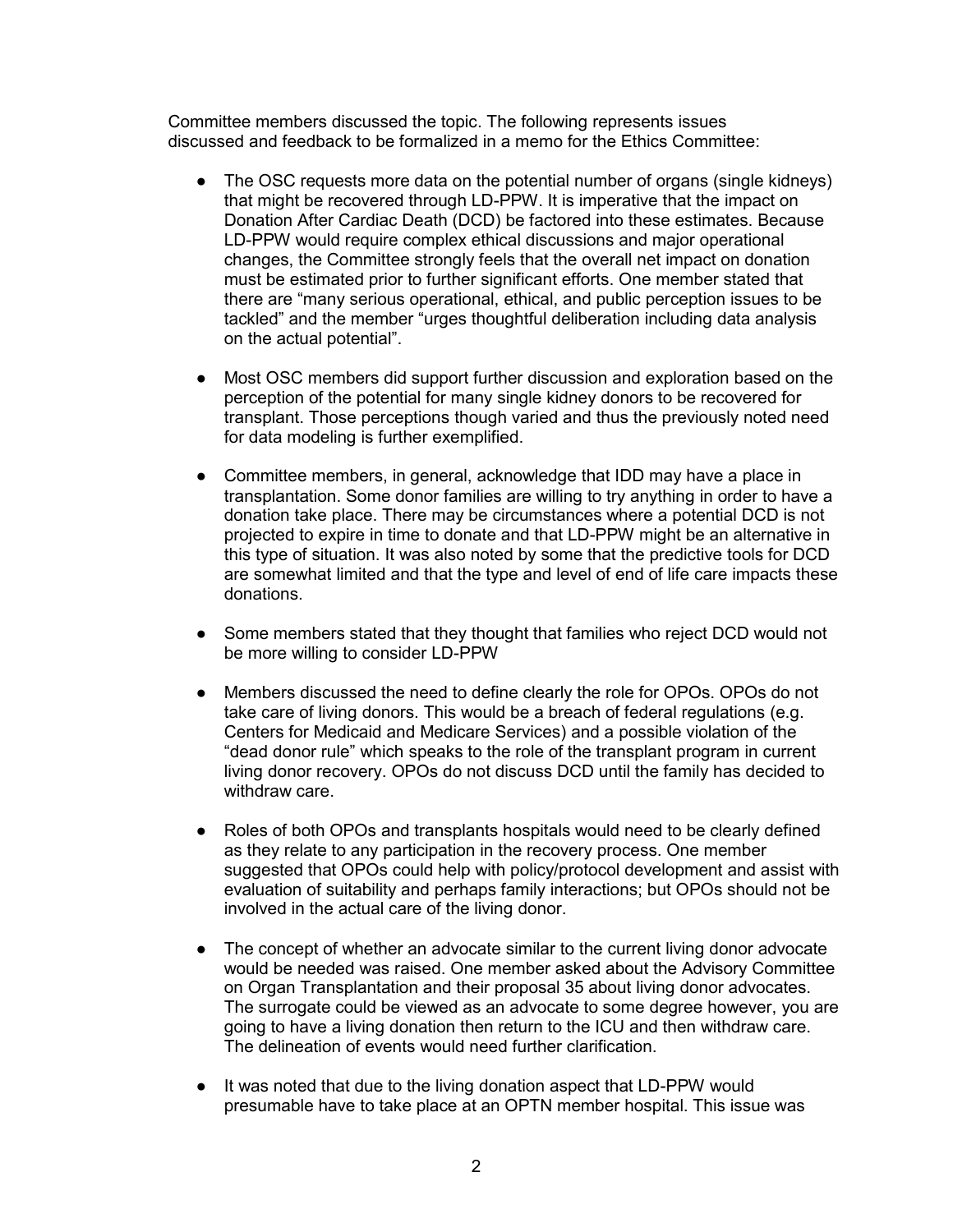identified as one introducing complexity into this potential type of donation. Because the potential donor may not be at a member hospital, the donor would have to be transferred to an OPTN member hospital. OPOs do sometimes have to transfer potential deceased donors to tertiary centers to access certain equipment. This can be a complex and costly undertaking and is done under the receiving hospital's physician authority. Transfers also incur medical risks and some transports have actually have negative impact on organ viability. These types of transfers have also been done in cases where a hospital does not allow DCD (e.g. Catholic hospitals). Some parallels could apply here.

- Requiring the LD-PPW to happen at an OPTN hospital also starts to blur the line between the transplant hospital and the donor hospital, which are definitions that the transplant community traditionally tries to keep separate.
- One member noted that having to transfer may be a burden on member families but also mentioned that it appears that families have been willing to accept this burden in some DCD cases.
- Members brought up that the cost issues involved with transfer would be significant and this concern would need to be addressed.
- It was noted that in some areas DCD took 10 years to become part of accepted practice and that was due to donor family insistence. LD-PPW may also face stiff opposition however if donor families desire this approach and strongly advocate this may move the public towards acceptance.
- The OSC asked if other respected bodies without a conflict of interest such as the Institute of Medicine (IOM) might weigh in these questions and the possible practice of IDD. Many of current industry DCD practices have been based on IOM recommendations. One member commented, "…that the renewal of DCD practice came with quite a political uproar. Following the IOM report was instrumental for our OPO to gain local buy in."
- One member stated that one of the concerns about IDD is that the broader nontransplant community already may be concerned about organ donation as they voice concerns that the hospital and doctors may withdraw care or not provide robust care in order to make a person an organ donor. This concern has been expressed especially in minorities. This new concept, LD-PPW, will only heighten these concerns. This member did not feel the report adequately addresses the ethical concerns or the possibility of erosion of trust and the outcomes of LD-PPW.
- It was noted that should this move forward a comprehensive education and public affairs outreach campaign would be required to address public perception concerns. All critical stakeholders should be engaged including possibly the IOM, professional medical groups, palliative care, patient advocacy groups, and faith groups. It will be critical to do all preparatory work up front to maintain integrity of system overall and avoid negative perception issues.
- OSC members reiterated that modeling of the potential net gain or loss of available organs must be performed before some of the other more complex